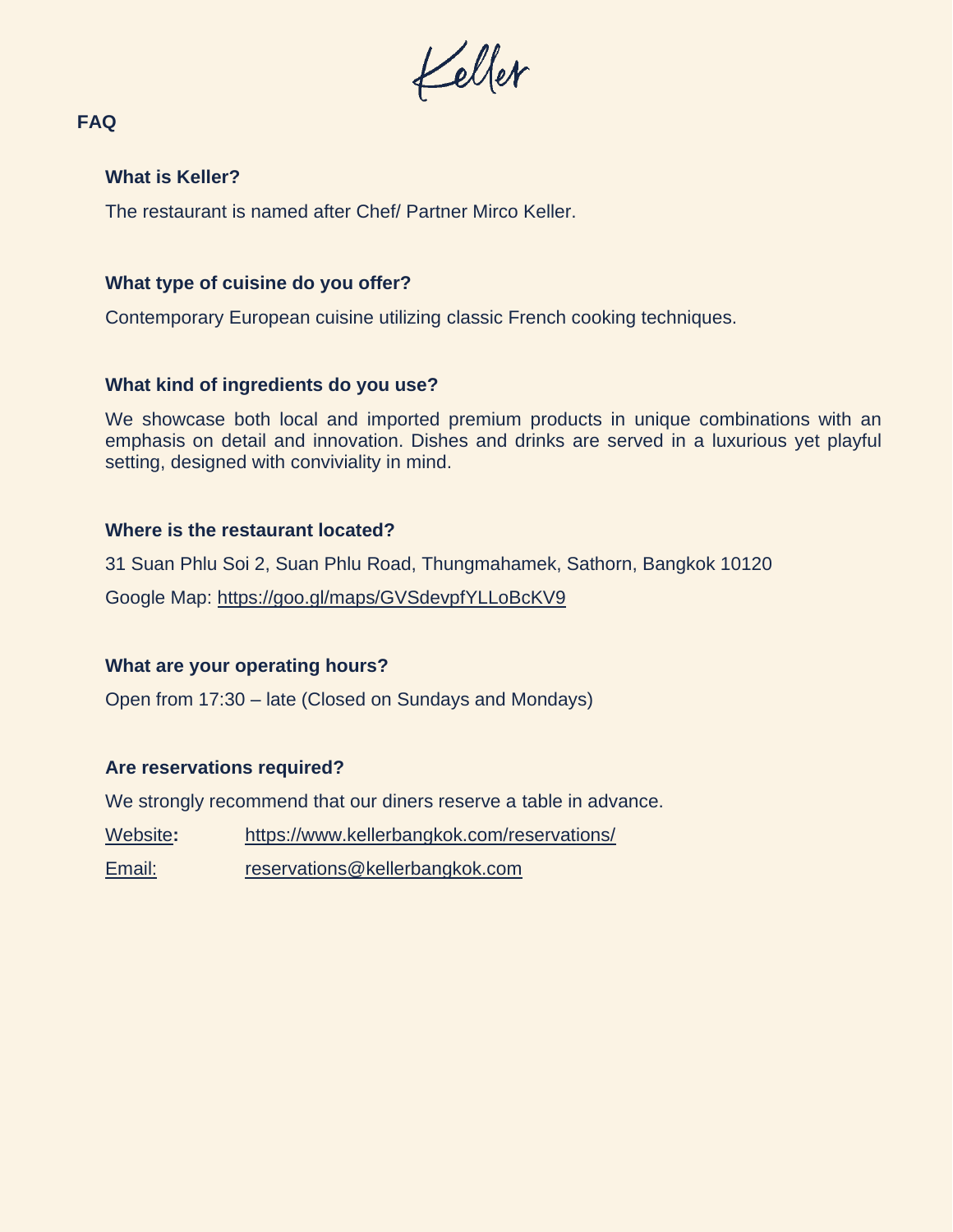## **Is there a deposit requirement?**

If you have a party of 6 or more, our Keller Journey set menu will be offered to all diners to ensure a smooth experience without delay. For a party of 6 or more, a deposit of 50% (food only) is required in order to confirm the table.

### **What are your payment methods?**

We accept cash and credit cards (Visa, Mastercard & JCB).

## **What if I am late and can't reach the restaurant on time?**

We will hold your table for 15 minutes after your booking time. Otherwise, we reserve the right to reschedule your booking to the next available date.

#### **Is there a dress code?**

Smart casual.

## **Do you have a child policy?**

For dinner we welcome children who are 7 years and older.

#### **Do you offer private rooms for guests who desire more privacy?**

Keller offers 2 great spaces for guests who wish to have a more private experience.

Our semi-private room is a section of our dining room that is separated from the main dining area by a curtain divider giving guests a more private space in which to enjoy their time at Keller. It comfortably seats up to 14 diners.

Additionally, our lovely glass room, with its warm and intimate atmosphere, is perfectly suited for a smaller party requiring more privacy and comfortably seats up to 6 diners. This room is the jewel of the restaurant, surrounded with glass walls on 3 sides, with the  $4<sup>th</sup>$  side adjacent to the main dining area.

Furthermore, for guests who require ultimate privacy, we would like to recommend the 3 exclusive private rooms on the second floor of Baan Turtle, the villa where Keller is located. In the Baan Turtle private rooms, we offer guests the Keller Journey experience paired with exceptional and unique service that can be tailor-made to each individual guest's preferences.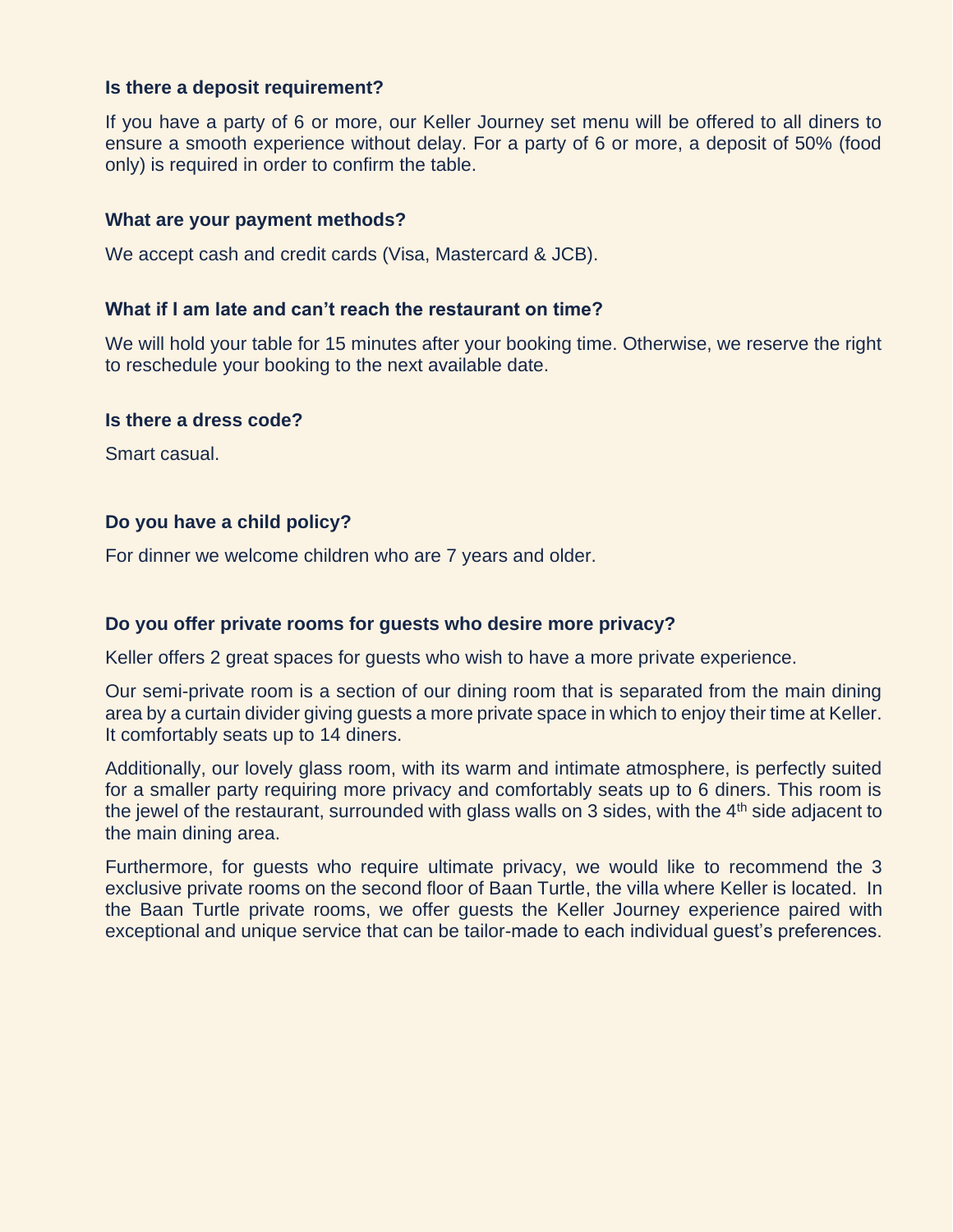# **What are your policies for a private party?**

Please send your booking enquiry via email t[o reservations@kellerbangkok.com](mailto:reservations@kellerbangkok.com)

### **What menu options do you offer?**

A la carte:

We use both local and imported premium ingredients which are carefully chosen at their peak, then combined through French techniques to offer a wonderful range of innovative dishes inspired by Chef Keller's childhood memories. The end result is an intriguingly clever mix of both the modern and traditional; the best of both worlds.

#### Keller Journey menu:

Our tasting menu offers diners the opportunity to experience a number of Keller's most sought-after dishes; each one incredibly complex yet giving the appearance of simplicity.

#### Lacto-Ovo vegetarian:

For vegetarians, we can offer a Lacto-Ovo vegetarian menu (with advance notice).

However, we regret that the following cannot be accommodated; Jain, Halal, Vegan, Dairy free, Egg free and Gluten free.

Kids' menu:

We encourage our younger diners to indulge themselves in our a la carte options.

#### **Do you accommodate diners with dietary restrictions?**

Please advise us of any dietary restrictions when you make your reservation or at least 3 days before your booking date, as we may not be able to accommodate last minute requests.

# **Can we bring decorations and will you provide a birthday cake if requested?**

Due to safety reasons, we do not allow any party decorations such as balloons, banners, confetti and glitter in the restaurant.

Since our cake service is currently unavailable, cakes from outside providers are allowed and can be delivered to the restaurant. We will keep the cake in the chiller until the end of your evening.